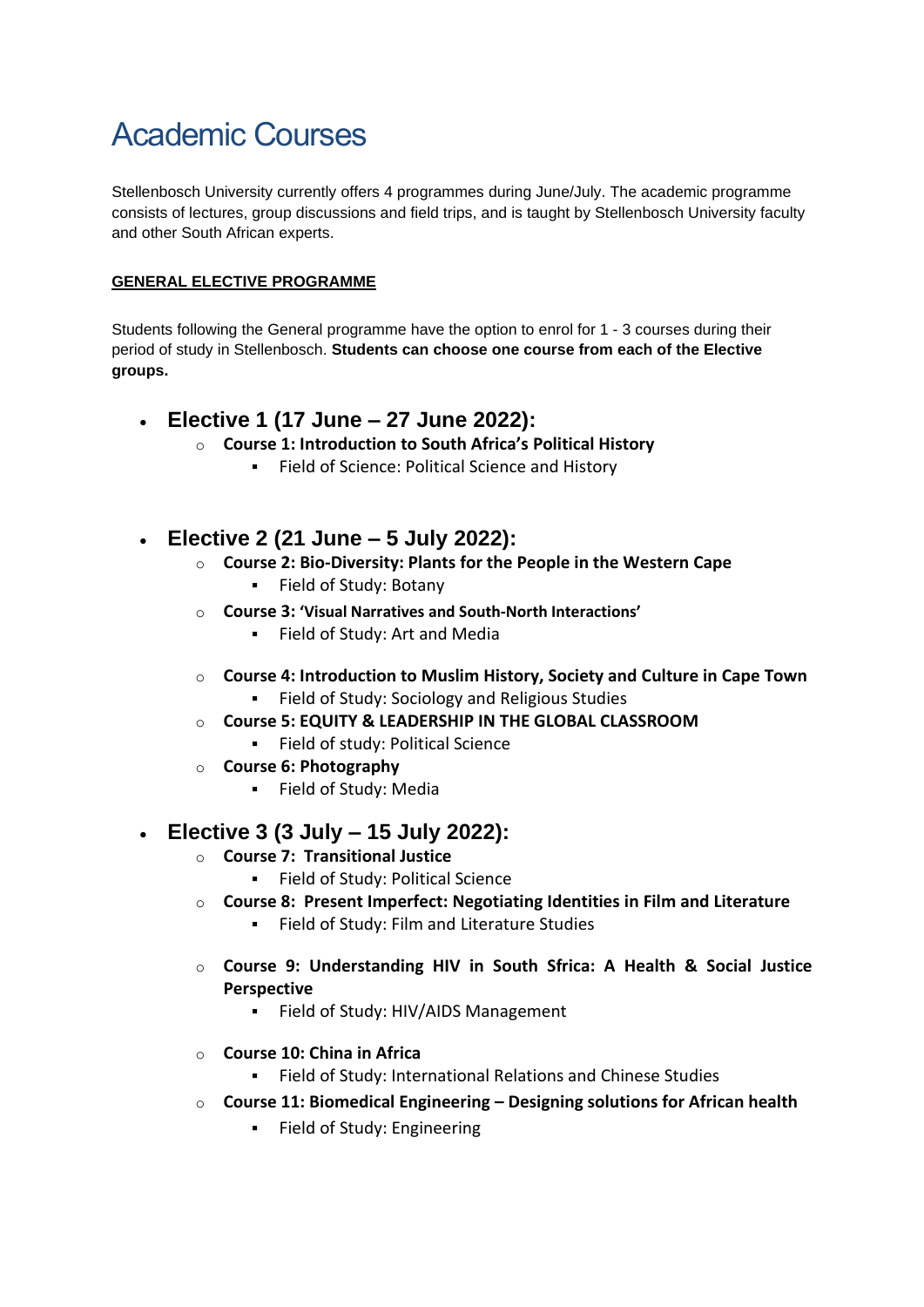**Date of Programme:** 17 June – 15 July 2022 (All 3 Electives) (Or only attend selected Elective) **Academic Weight:** 2 US Credits / 4 ECTS Credits (Per Elective)

(Students who choose to do the full 3.5 week Programme with all 3 Electives will receive 6 US Credits/ 12 ECTS Credits.)

**Top up Credits:** All Electives have an optional 1 US Credit/2 ECTS Credits Top Up option. **Language:** English

**Requirements:**

• Minimum GPA Requirement of 2.8

### **Global Service Learning**

GSL is a reading and writing intensive, experiential learning, trans- disciplinary course. The course has theoretical and practical components aimed at enabling social impact and transformation. It is a collaborative venture with local schools and non-profit organisations, located in historically disadvantaged communities and it provides a valuable means of promoting internationalisation.

**Date of Programme:** 17 June – 15 July 2022 **Academic Weight:** 8 US Credits / 16 ECTS Credits (Optional Top up of 1 US/2 ECTS Credits available) **Language:** English **Requirements:**

• Minimum GPA Requirement of 2.8

#### **Doing Business in Southern Africa**

The course will give students an acute knowledge of the development challenges facing Southern African countries and understand the growth of emerging Southern African markets and identify future growth potential. Students will have the ability to discuss and debate current and future policy issues in a development country context. Furthermore they will get awareness of the additional social, environmental and ethical considerations for African businesses.

**Date of Programme:** 17 June – 15 July 2022 **Academic Weight:** 7 US Credits / 14 ECTS Credits (Optional Top up of 2 US/4 ECTS Credits available) **Language:** English **Requirements:**

• Minimum GPA Requirement of 2.8